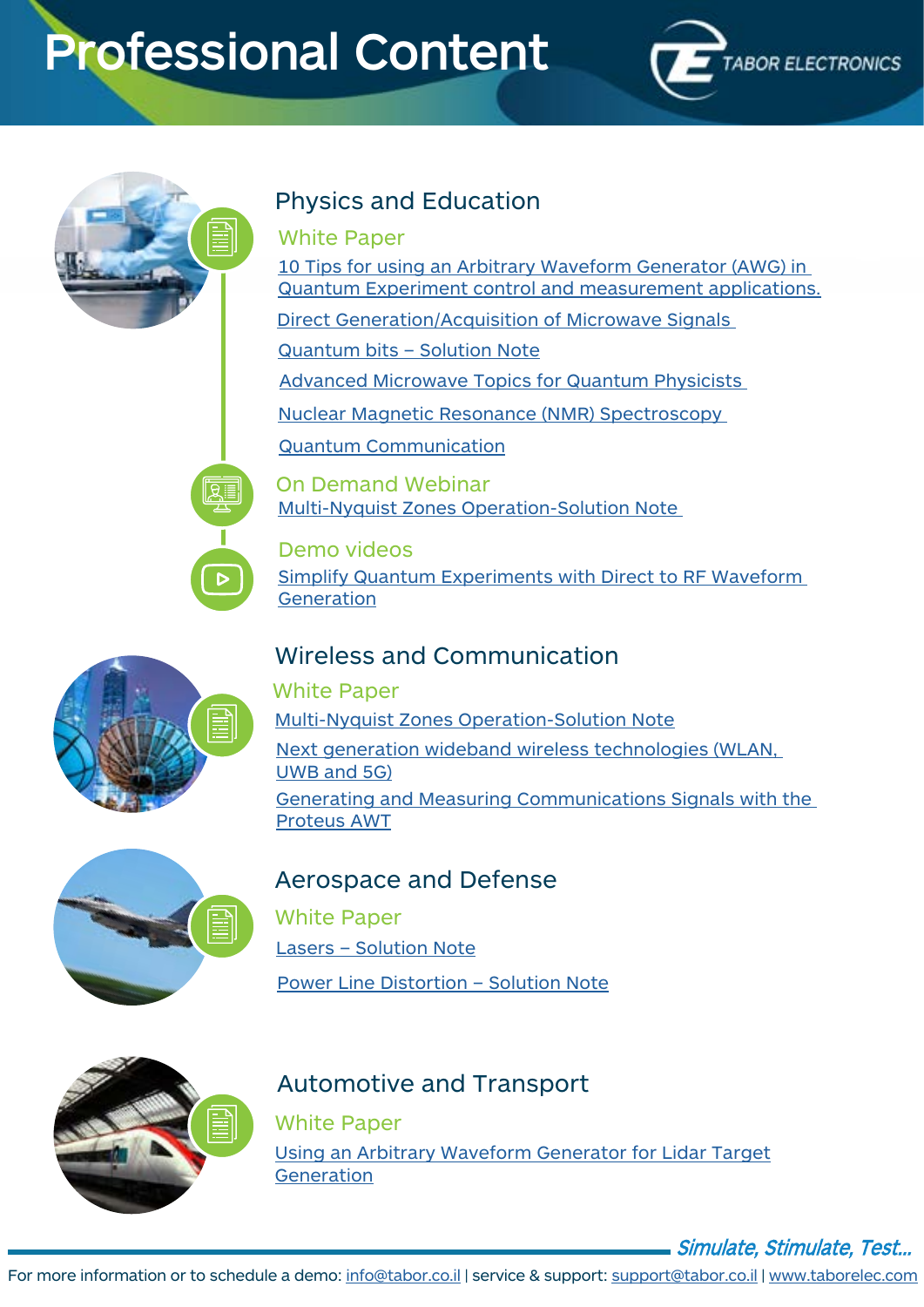



#### Demo videos:

Wideband direct to RF generation using an AWG

Next Generation WiFi 6 Signal Generation from Tabor [.Electronics](https://youtu.be/Y89lJjvo4wQ)

Real-time, fast transfer waveform data download to Proteus (4th of July 2020 - )

Direct to/from Microwave RADAR Signal Generation, Acquisition, and Analysis – Demo.

Analog IQ Modulations vs Digital IQ Modulation

Real Time Record and Playback 2.5 GHz Bandwidth

**PXI Cards & Chassis Overview** 

Proteus Three Minute Demo



Optimizing Peak-to-Average Power Ratio for Wireless **[Systems](https://youtu.be/NrzfALBX8C8)** On Demand Webinar:

Multi-Nyquist Zones Operation-Solution Note